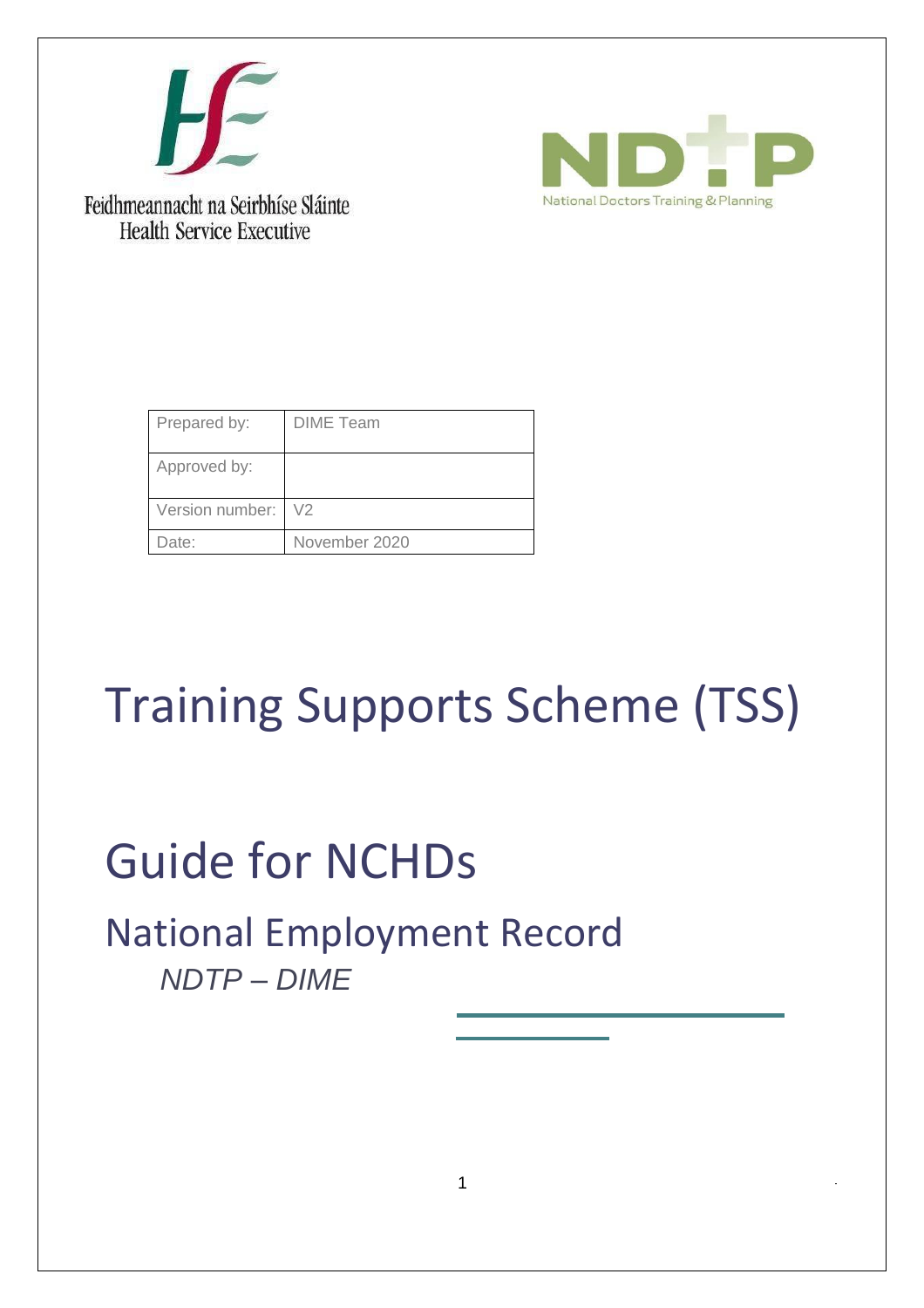# **NDTP Support Contact Details**

dime.team@hse.ie

National Doctors Training & Planning Block 9E, Sancton Wood **Building Heuston South Quarter<br>Saint John's Road West Dublin 8** 

www.hse.ie/doctors

# **Table of Contents**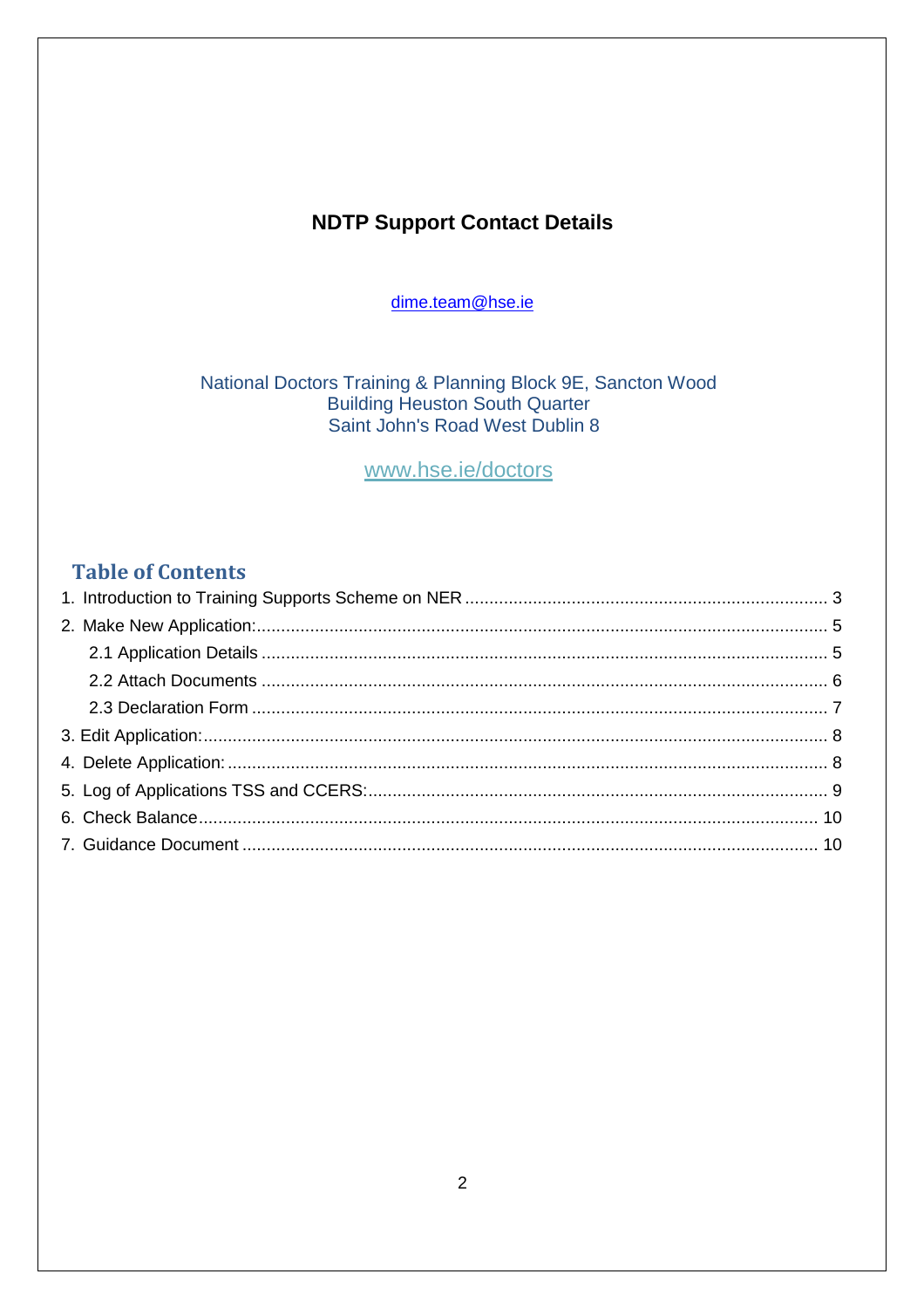### <span id="page-2-0"></span>**1. Introduction to Training Supports Scheme on NER**

The Training Support Scheme (TSS) is part of the suite of educational supports for NCHDs provided by HSE-NDTP and can be used to claim for exam, course or conference costs which satisfy the TSS Eligibility criteria. For access to the TSS Policy, or further information on the other supports offered by NDTP, please see link to our website: [https://www.hse.ie/eng/staff/leadership-education-development/met/ed/fin/.](https://www.hse.ie/eng/staff/leadership-education-development/met/ed/fin/) Please ensure that you are applying under the correct funding scheme before submitting your application.

To create a TSS application, you must submit an application via the Training Supports Scheme Section on your NER Account:



If the bell symbol appears, it indicates that your Medical Manpower is seeking further information on a submitted application. The number on the symbol denotes how many applications require further action.

Once you have selected the TSS icon on the NER Dashboard you will be directed to the TSS home page

The home page has six sections within, as described below:

- Section 1: Make New Application
- Section 2: Edit Application (Only New, Further Information Required, Unprocessed or Submitted applications)
- Section 3: Delete Application (Only New applications)
- Section 4: Log of Applications TSS and CCERS
- Section 5: Check Balance
- Section 6: Guidance Document

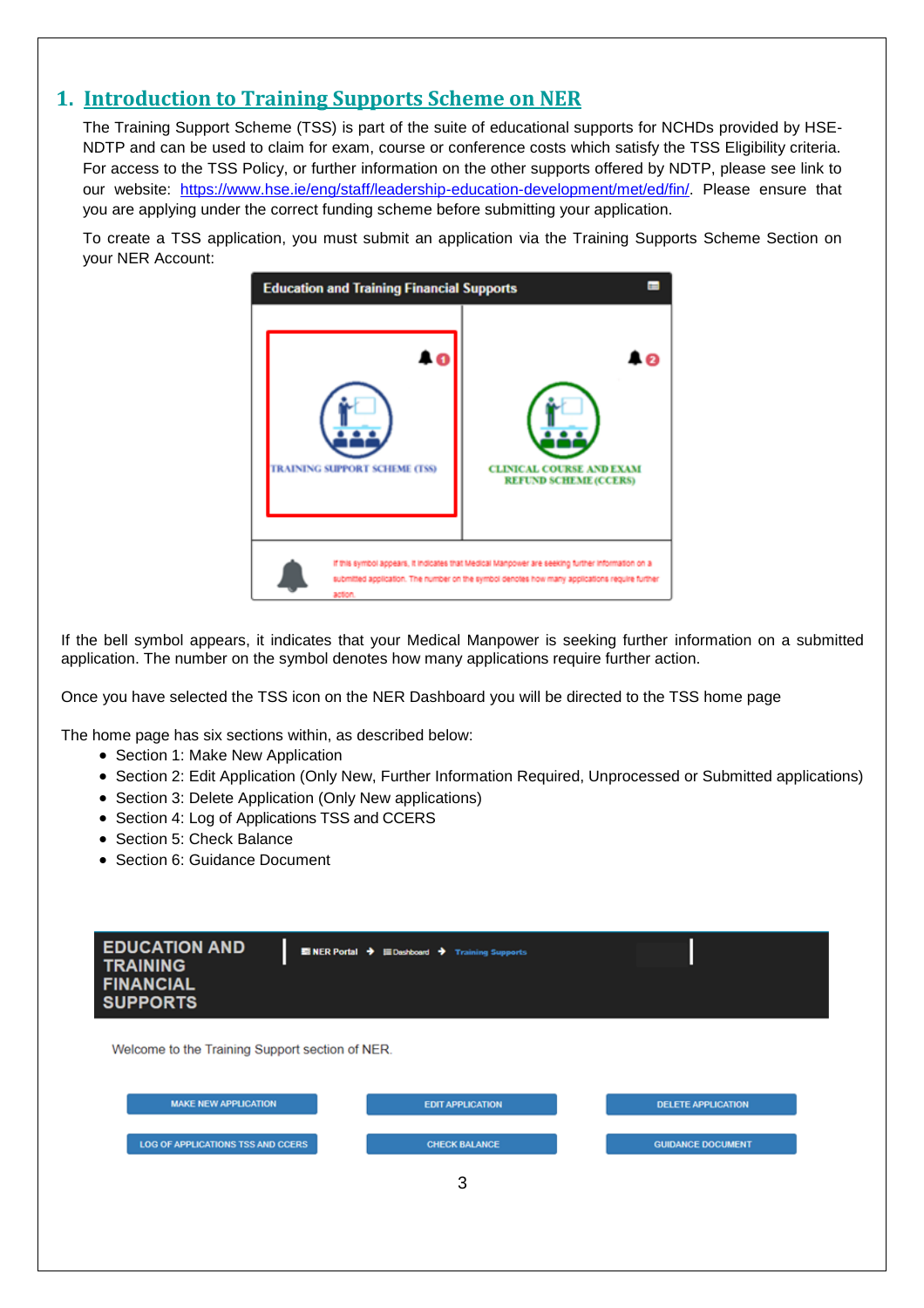Please note that if the Padlock Symbol appears on the Make New Application tab, there are a number of reasons for this:

- Your current training supports allocation has already been spent
- You have not included your IMC number in your NER account Please update on your Hire Form
- Your current balance is €0.00 Please contact your local Medical HR/Manpower Department

 New applications cannot be made for approximately 4 weeks after the end of the Training Year. You will be notified by e-mail when applications can be submitted.

You won't be able to submit an application if any of the above occurs and a pop-up message will display as below:

|               | <b>Health Service Executive</b>                                                                                                                                                                                                                                                                  | View Employer's Registered Numbers $\vert \phi$ Change Password $\vert$ i Help $\vert \phi$ Log Off |                |  |
|---------------|--------------------------------------------------------------------------------------------------------------------------------------------------------------------------------------------------------------------------------------------------------------------------------------------------|-----------------------------------------------------------------------------------------------------|----------------|--|
| <b>TRAINI</b> | No access to making application:                                                                                                                                                                                                                                                                 |                                                                                                     | ×              |  |
| <b>SUPPC</b>  | You are currently unable to make a new application for one or more of the following reasons:<br>. Your current training supports allocation has already been spent.                                                                                                                              |                                                                                                     |                |  |
| Welcom        | . You have not included your IMC number in your NER account - Please update on your Hire Form.<br>• Your current balance is €0.00 - Please contact your local Medical HR/Manpower Department.<br>. New applications cannot be made for approximately 4 weeks after the end of the Training Year. |                                                                                                     |                |  |
|               | You will be notified by e-mail when applications can be submitted.                                                                                                                                                                                                                               |                                                                                                     |                |  |
|               |                                                                                                                                                                                                                                                                                                  |                                                                                                     | <b>x</b> Close |  |
|               | <b>OR</b>                                                                                                                                                                                                                                                                                        |                                                                                                     |                |  |

No access to making application:

You are unable to make a Training Supports application as you are currently not Presently In post with a Clinical Site,

please liaise with your Medical Manpower Dept in this case.

**x** Close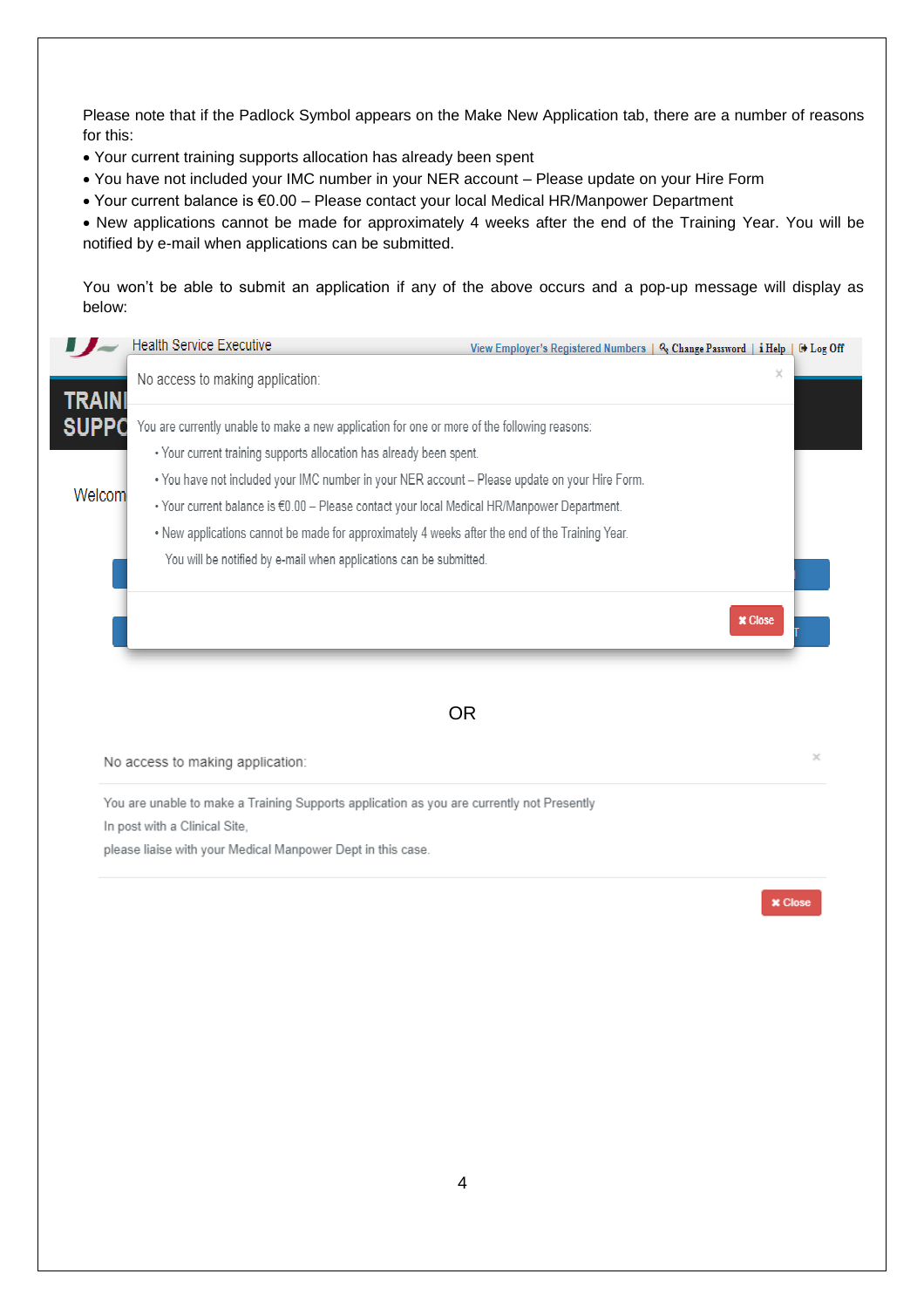#### <span id="page-4-0"></span>**2. Make New Application:**

The application form has Three Sections:

- **Section 1: Claim Details**
- **Section 2: Attach Documents**
- **Section 3: Declaration**

#### <span id="page-4-1"></span>**2.1 Application Details**

To begin a new application you should click on the "Make New Application" button. This will open up the application form as shown below:

| <b>Claim Details</b>                                               | Þ.           | <b>Attach Documents</b>                                                                                                  |   | <b>Declaration</b>                                                                                                                                                                     |
|--------------------------------------------------------------------|--------------|--------------------------------------------------------------------------------------------------------------------------|---|----------------------------------------------------------------------------------------------------------------------------------------------------------------------------------------|
| When making a claim:                                               |              |                                                                                                                          |   |                                                                                                                                                                                        |
|                                                                    |              |                                                                                                                          |   | 1. Please refer to the Guidance Document on the home screen which provides information on what may be claimed for under the terms of the Training Supports Scheme (TSS).               |
| to Medical HR/Manpower.                                            |              |                                                                                                                          |   | 2. Once you are satisfied that your application is eligible for reimbursement please complete the Training Supports Scheme (TSS) application form below in order to submit a claim     |
| of attendance, relevant receipts etc.                              |              |                                                                                                                          |   | 3. All mandatory fields marked with a red asterix * must be completed in order to progress to the next stage of the application process, which involves attaching documents e.g. proof |
|                                                                    |              | 4. Please use the further details field below if you wish to provide any further information regarding your application. |   |                                                                                                                                                                                        |
|                                                                    |              |                                                                                                                          |   |                                                                                                                                                                                        |
|                                                                    |              |                                                                                                                          |   | 5. If you wish to save this application to edit at a later stage, prior to submission, then click save and exit. Your application will be stored in the Edit Application section.      |
|                                                                    |              |                                                                                                                          |   |                                                                                                                                                                                        |
|                                                                    |              |                                                                                                                          |   |                                                                                                                                                                                        |
|                                                                    |              | PPSN*                                                                                                                    |   |                                                                                                                                                                                        |
|                                                                    | $\checkmark$ |                                                                                                                          |   |                                                                                                                                                                                        |
|                                                                    |              |                                                                                                                          |   |                                                                                                                                                                                        |
|                                                                    | $\checkmark$ | Please tick this box if the training lasted for more than a day                                                          |   |                                                                                                                                                                                        |
|                                                                    |              | and enter the end date of the training below.                                                                            |   |                                                                                                                                                                                        |
| Claim Category*<br>Sub-Claim Category*<br>Date Attended From*      | 當            | Date Attended To (if training is for more than one day)                                                                  | Ħ |                                                                                                                                                                                        |
|                                                                    |              |                                                                                                                          |   |                                                                                                                                                                                        |
|                                                                    |              |                                                                                                                          |   |                                                                                                                                                                                        |
| <b>Further Details</b><br>(Please expand on details of your claim) |              |                                                                                                                          |   |                                                                                                                                                                                        |

The application can only be submitted to your Medical Manpower Department for verification after completion of All Mandatory requirements of each Section **\***Mandatory fields will be denoted by a Red Asterisk **\***

**NB:** You should click "Save & Continue" to progress to the next stage of the application. Clicking "Save & Exit" will save the application for editing later but the application will not be visible to the Medical Manpower Department until the online declaration is signed and the application has been submitted for review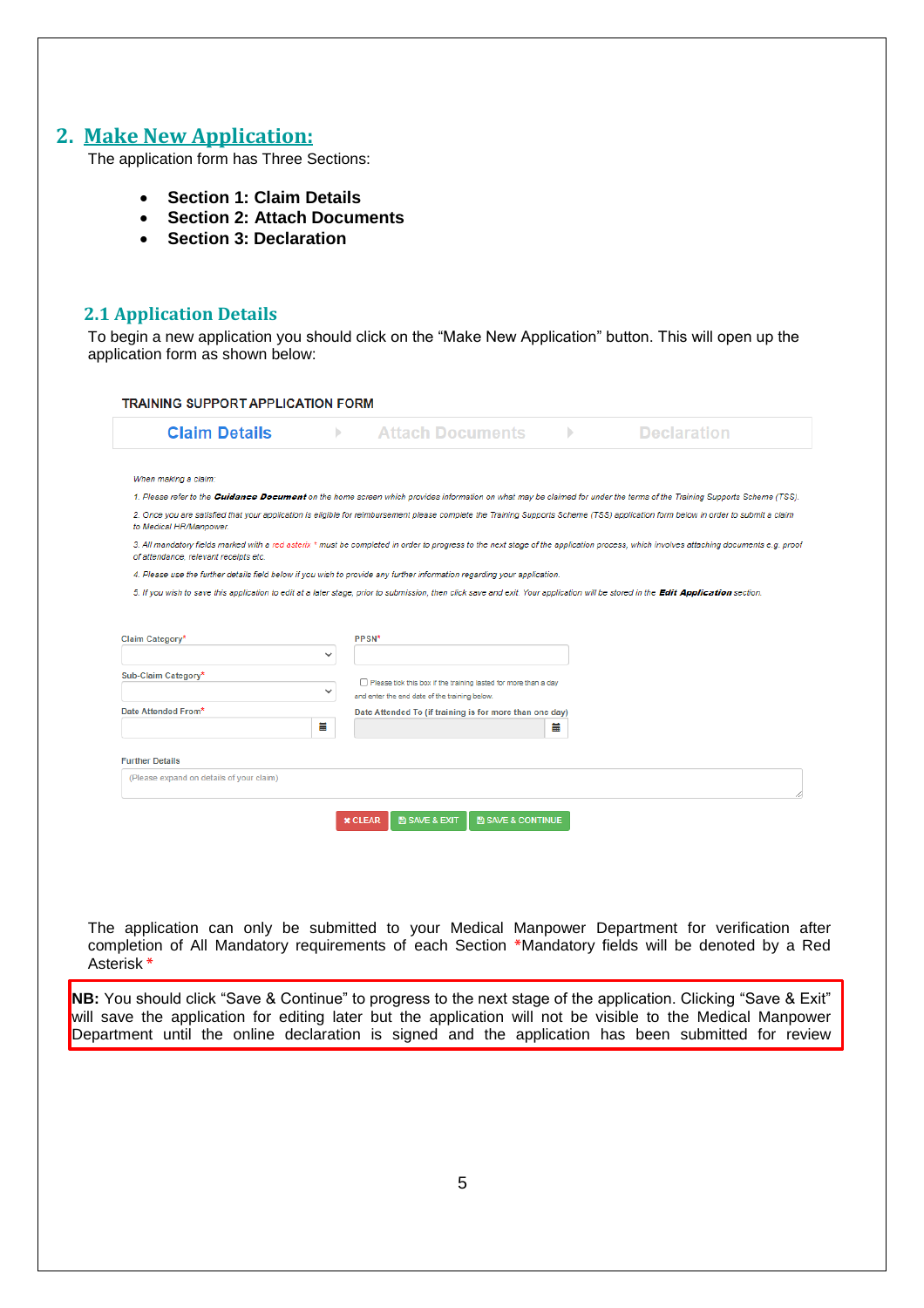<span id="page-5-0"></span>

| <b>Claim Details</b>                                                                 | $\mathbb{R}$ | <b>Attach Documents</b>                                                                                                                                                          | ь | <b>Declaration</b>                                                                                                                                                                    |
|--------------------------------------------------------------------------------------|--------------|----------------------------------------------------------------------------------------------------------------------------------------------------------------------------------|---|---------------------------------------------------------------------------------------------------------------------------------------------------------------------------------------|
|                                                                                      |              | 1. Please upload all documentation below to support your Training Supports claim e.g. receipts and proof of attendance.                                                          |   |                                                                                                                                                                                       |
|                                                                                      |              | 2. Documents must be saved in PDF, JPEG or ZIP format and cannot exceed a maximum file size of 5MB per document. Please upload required pages only.                              |   |                                                                                                                                                                                       |
| 3. Please ensure that all documents are legible and relevant to the submitted claim. |              |                                                                                                                                                                                  |   |                                                                                                                                                                                       |
| can however save and exit the application and edit it at a later date.               |              |                                                                                                                                                                                  |   | 4. You cannot progress to the next stage of viewing the online Declaration Form and submitting your claim until at least 1 supporting document has been uploaded in this section. You |
|                                                                                      |              |                                                                                                                                                                                  |   |                                                                                                                                                                                       |
|                                                                                      |              | 5. If claiming for travel and subsistence, please contact your local Medical HR/Manpower Department for guidance and documentation required as part of your on-line application. |   |                                                                                                                                                                                       |
|                                                                                      |              |                                                                                                                                                                                  |   |                                                                                                                                                                                       |
|                                                                                      |              |                                                                                                                                                                                  |   |                                                                                                                                                                                       |
|                                                                                      |              |                                                                                                                                                                                  |   |                                                                                                                                                                                       |
| <b>O</b> Please drag and drop or choose the files<br><b>1</b> Choose File            |              |                                                                                                                                                                                  |   |                                                                                                                                                                                       |

To attach a document you should click on the **"Choose File"** button. A pop-up window appears which will allow you to browse for documents and add it to the application. You can upload multiple documents in this section. Please note the following regarding file uploads:

#### **Validation & Mandatory Requirements for Document Uploads on NER:**

- It is mandatory to upload at least one document.
- The document should not exceed 5mb file size.
- Only documents in PDF or JPEG format can be uploaded
- The file compressed into a ZIP file can also be uploaded in the attach documents section as a supporting document.

**NB:** You should click "Save & Continue" to progress to the next stage of the application. Clicking "Save & Exit" will save the application for editing later but the application will not be visible to the Medical Manpower Department until the online declaration is signed and the application has been submitted for review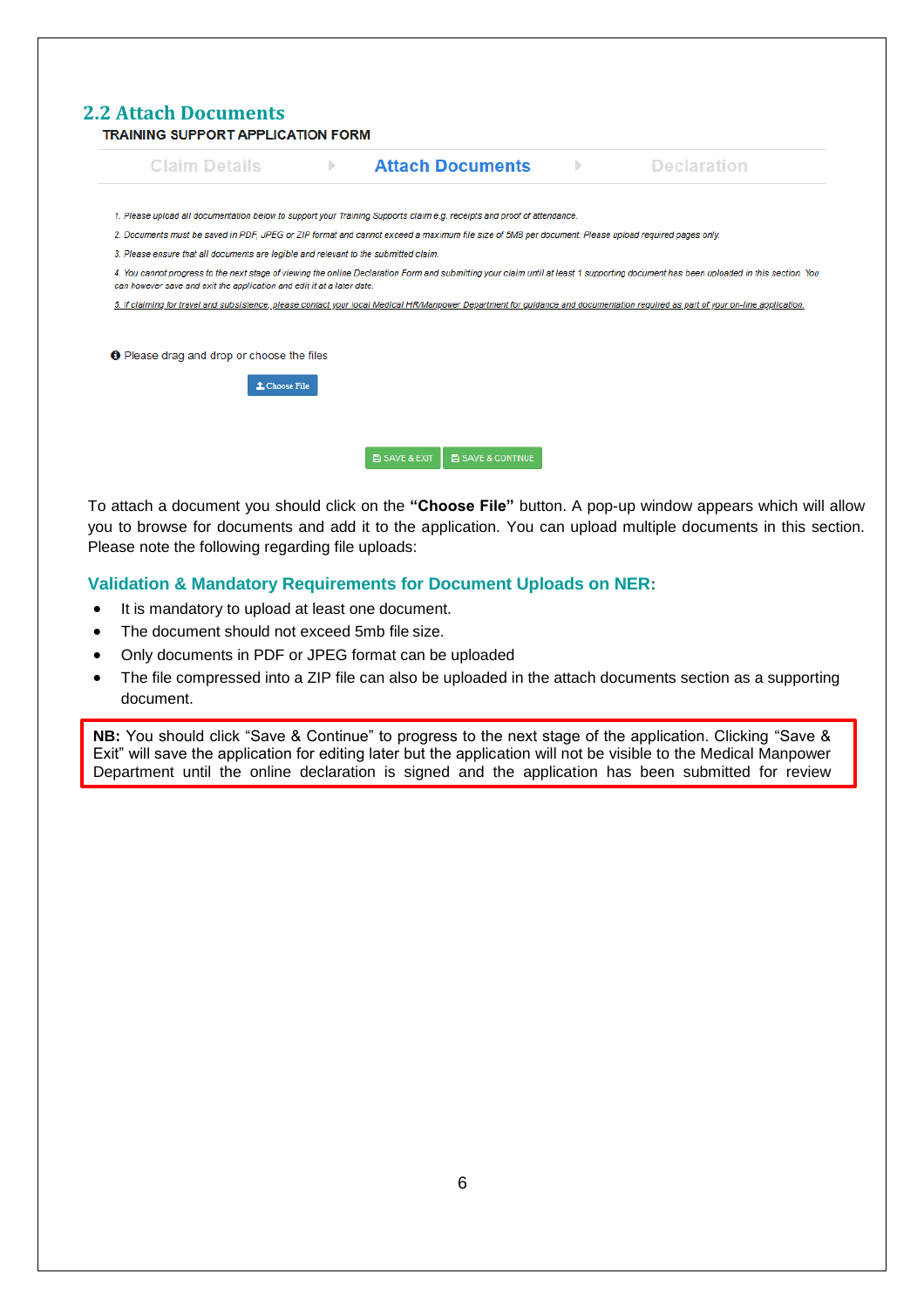#### **2.3 Declaration Form**

<span id="page-6-0"></span>

Only when you have signed the online declaration and clicked the submit button will the application be visible to your Medical Manpower Department.

If you click "Save and Exit" the application will not be visible to your Medical Manpower Manger. However, you can edit this application under the "Edit Applications" section in the Training Support Scheme section of the NER portal.

#### **Email Notifications**

When an application has been processed by Medical HR / Manpower:

The status of the application will be updated in the NER Portal.

 An email will be sent to NCHD notifying them that the Status of the TSA has been updated (i.e. TSA has been Approved / Rejected or Further Info Required).

The current Balance for NCHD will also appear on the email.

|                                                                        |                                                                       |                                                                                                                         | From:          | dime@hse.ie                                                                                                                                               |  |
|------------------------------------------------------------------------|-----------------------------------------------------------------------|-------------------------------------------------------------------------------------------------------------------------|----------------|-----------------------------------------------------------------------------------------------------------------------------------------------------------|--|
| From:                                                                  | dime@hse.ie                                                           |                                                                                                                         | To:            | Stephen ODonnell                                                                                                                                          |  |
| To:<br>$\mathsf{C}\mathbf{C}$                                          | Stephen ODonnell                                                      |                                                                                                                         |                |                                                                                                                                                           |  |
| Subject:                                                               | Approve                                                               |                                                                                                                         | cc<br>Subject: | Reject Application                                                                                                                                        |  |
|                                                                        |                                                                       |                                                                                                                         |                |                                                                                                                                                           |  |
| Dear Doctor,                                                           |                                                                       |                                                                                                                         |                | The Training Supports application that you have submitted has not been approved for the following reasons:                                                |  |
|                                                                        |                                                                       | Your Training Supports application has been approved by Medical Manpower:                                               |                |                                                                                                                                                           |  |
|                                                                        |                                                                       |                                                                                                                         | test test      |                                                                                                                                                           |  |
| European Courses / Conferences, 'no details', €100, Beaumont, Approved |                                                                       |                                                                                                                         |                |                                                                                                                                                           |  |
|                                                                        | Please note that payment should be expected within a 4-6 week period. |                                                                                                                         |                | Balance Remaining for this training year: €331.00                                                                                                         |  |
|                                                                        |                                                                       | Balance Remaining for this training year after approval of this claim: €231.00                                          |                |                                                                                                                                                           |  |
|                                                                        |                                                                       |                                                                                                                         | Kind Regards   |                                                                                                                                                           |  |
| <b>Kind Regards</b>                                                    |                                                                       |                                                                                                                         |                |                                                                                                                                                           |  |
|                                                                        | <b>Medical Manpower Department</b>                                    |                                                                                                                         |                | <b>Medical Manpower Department</b>                                                                                                                        |  |
|                                                                        |                                                                       |                                                                                                                         |                |                                                                                                                                                           |  |
|                                                                        |                                                                       | dime@hse.ie<br>From:                                                                                                    |                |                                                                                                                                                           |  |
|                                                                        |                                                                       | Stephen ODonnell<br>To:                                                                                                 |                |                                                                                                                                                           |  |
|                                                                        |                                                                       | cc<br>Further info required<br>Subject:                                                                                 |                |                                                                                                                                                           |  |
|                                                                        |                                                                       |                                                                                                                         |                |                                                                                                                                                           |  |
|                                                                        |                                                                       | Dear Doctor                                                                                                             |                |                                                                                                                                                           |  |
|                                                                        |                                                                       |                                                                                                                         |                |                                                                                                                                                           |  |
|                                                                        |                                                                       | Medical HR/Manpower require additional information in order to process your Training Supports Scheme (TSS) application: |                |                                                                                                                                                           |  |
|                                                                        |                                                                       |                                                                                                                         |                |                                                                                                                                                           |  |
|                                                                        |                                                                       | Further Info Reason - stephen                                                                                           |                |                                                                                                                                                           |  |
|                                                                        |                                                                       |                                                                                                                         |                |                                                                                                                                                           |  |
|                                                                        |                                                                       | Description                                                                                                             |                |                                                                                                                                                           |  |
|                                                                        |                                                                       |                                                                                                                         |                |                                                                                                                                                           |  |
|                                                                        |                                                                       | Please click on Edit Application in your NER Portal Account to review your application.                                 |                |                                                                                                                                                           |  |
|                                                                        |                                                                       |                                                                                                                         |                |                                                                                                                                                           |  |
|                                                                        |                                                                       |                                                                                                                         |                | Please make any necessary amendments to your application as soon as possible. All applications must be submitted in full prior to your contract end date. |  |
|                                                                        |                                                                       | Balance Remaining for this training year: $\in$ 2000.00                                                                 |                |                                                                                                                                                           |  |
|                                                                        |                                                                       |                                                                                                                         |                |                                                                                                                                                           |  |
|                                                                        |                                                                       | Note: There is no rollover of funds from one training year to the next.                                                 |                |                                                                                                                                                           |  |
|                                                                        |                                                                       |                                                                                                                         |                |                                                                                                                                                           |  |
|                                                                        |                                                                       | Kind Regards                                                                                                            |                |                                                                                                                                                           |  |
|                                                                        |                                                                       |                                                                                                                         |                |                                                                                                                                                           |  |
|                                                                        |                                                                       | Medical HR/Manpower Department                                                                                          |                |                                                                                                                                                           |  |
|                                                                        |                                                                       |                                                                                                                         |                |                                                                                                                                                           |  |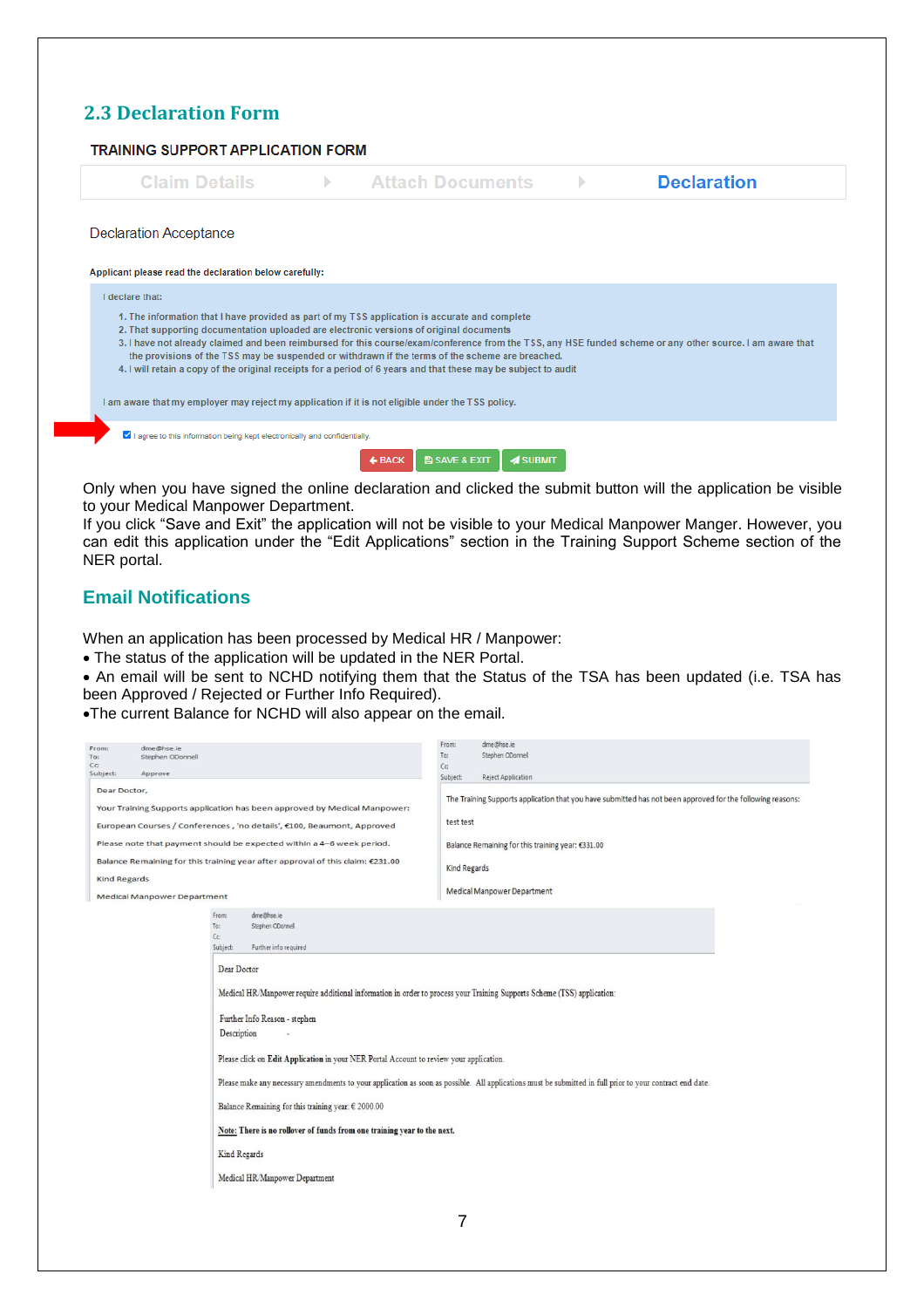If an application has been returned to you where your Medical Manpower Department is seeking Further Information, a bell icon will be displayed on the NER home page



#### <span id="page-7-0"></span>**3. Edit Application:**

You can edit applications with the following status only: New, Submitted, Further Information Required or Unprocessed

#### **EDIT APPLICATION**

You will only be able to view and edit applications with the following status assigned:

New - You have initiated a new application however you have not yet submitted this to Medical HR/Manpower.

Further Info Required - Medical HR/Manpower have returned your application as they require additional information in order to process your application.

Unprocessed - Medical HR/Manpower have not processed your application.

Submitted - Only in the case where Medical HR/Manpower have not actioned your application.

| Action        | <b>Claim Category</b>                  | <b>Details</b> | <b>Created / Returned Date</b> | <b>Status</b> | <b>Further Info Reason</b> |
|---------------|----------------------------------------|----------------|--------------------------------|---------------|----------------------------|
| <b>E</b> EDIT | International Courses /<br>Conferences |                | 17/09/2020                     | New           |                            |
| <b>C</b> EDIT | International Courses /<br>Conferences |                | 02/09/2020                     | Submitted     |                            |

#### <span id="page-7-1"></span>**4. Delete Application:**

You will only be able to delete applications that you have not yet submitted to your Medical Manpower Department i.e. "New" Applications.

#### **Delete Application**

You will only be able to delete applications that have not yet been submitted to Medical HR/Manpower for review.

| <b>Action</b>   | <b>Claim Category</b>                                             | <b>Application Id</b> | <b>Details</b> | <b>Created</b><br><b>Date</b> |
|-----------------|-------------------------------------------------------------------|-----------------------|----------------|-------------------------------|
| <b>O</b> Delete | Approved Clinical Courses /<br>Immediate Care Course -<br>Cardiac | CCERS31               |                | 03/09/2020                    |

 $\leftarrow$  BACK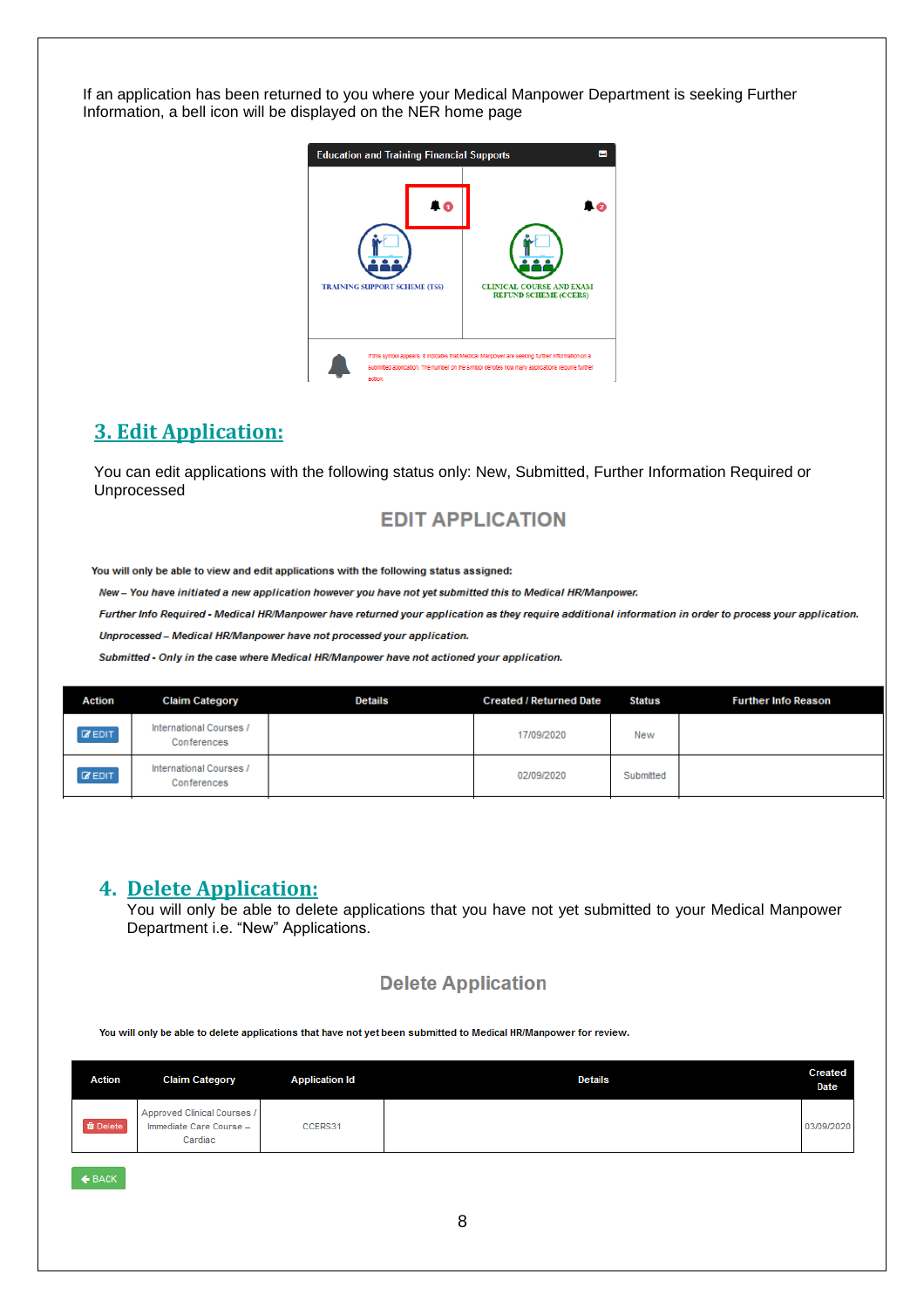#### HSE-NDTP Training Supports Scheme

## <span id="page-8-0"></span>**5. Log of Applications TSS and CCERS:**

You will be able to view all applications that they have created to date under both the TSS and CCERS schemes in this section.

#### **LOG OF APPLICATIONS TSS AND CCERS**

You will be able to view a list of all your Training Support Scheme (TSS) & Clinical Course and Exam Refund Scheme (CCERS) applications in the table below.

#### **Status Explanations:**

New: You have initiated a new application however you have not yet submitted this to Medical HR/Manpower.

Submitted: application has been submitted to Medical HR/Manpower and is awaiting processing or further information has been provided by the NCHD and it is awaiting processing from Medical HR/Manpower.

Further Info Required: Medical HR/Manpower have returned your application as they require additional information in order to process your application. Please click on Edit Application to make any necessary amendments to your application.

Approved: application has been approved by Medical HR/Manpower.

Provisionally Approved: application has been reviewed and is awaiting final approval by Medical HR/Manpower.

Unprocessed: Medical HR/Manpower have not processed your application.

| App. Id | Claim<br>Category                                   | Scheme     | <b>Details</b> | <b>Clinical</b><br>Site | <b>Submission</b><br>Date | <b>Status</b>            | <b>Action</b><br><b>Date</b> | <b>Amount</b><br>Approved | <b>Rejection</b><br>Reason | Download<br><b>Application</b> |
|---------|-----------------------------------------------------|------------|----------------|-------------------------|---------------------------|--------------------------|------------------------------|---------------------------|----------------------------|--------------------------------|
| 8688    | International<br>Courses /<br>Conferences           | <b>TSS</b> |                |                         | 17/09/2020                | <b>New</b>               | 17/09/2020                   |                           |                            | & Download                     |
| 8687    | <b>ATLS</b><br>Advance d<br>Cardiac Life<br>Support | CCERS      |                |                         | 17/09/2020                | Further Info<br>Required | 17/09/2020                   |                           |                            | & Download                     |

If you wish to view your previous applications you can select the "Download" button as highlighted above

#### **Application Status:**

**New:** Application has been created by NCHD but not yet submitted to Medical Manpower

**Submitted:** Awaiting Medical Manpower processing

**Provisionally Approved:** Application has been actioned by Medical Manpower, however is awaiting final approval.

**Approved:** Application has been approved by Medical Manpower.

**Rejected:** The application is rejected if not in line with the current CCERS policy.

**Further Info Required:** The application has been returned to the NCHD for clarification / to get further information

**Unprocessed:** An application is considered unprocessed if Medical Manpower has not actioned an application within 4 weeks after the NCHD has left their post.